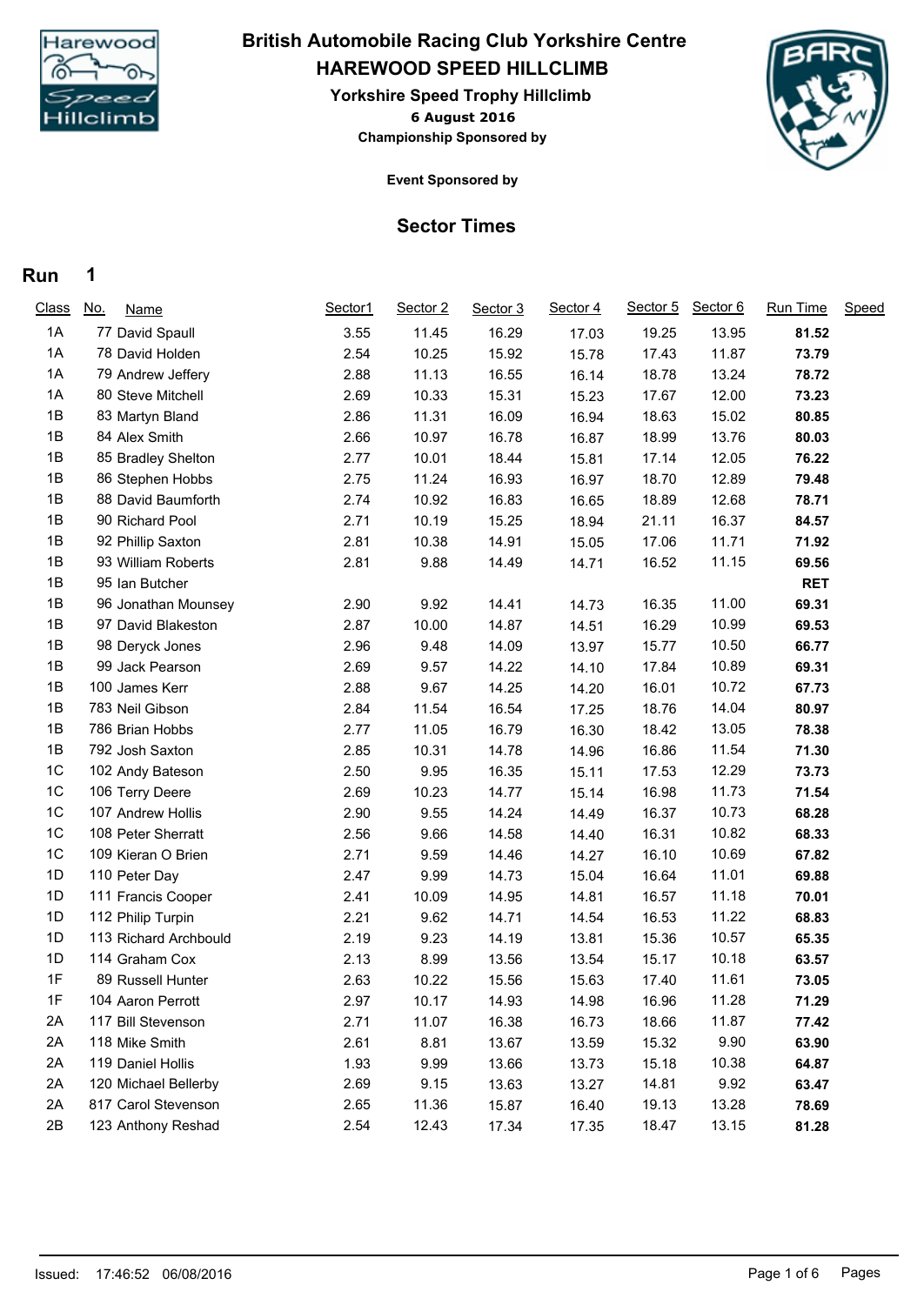| 2B  | 124 David Leach          | 0.67 | 12.55 | 16.28          | 15.32 | 17.20 | 12.51 | 74.53      |
|-----|--------------------------|------|-------|----------------|-------|-------|-------|------------|
| 2B  | 125 Richard Vale         | 2.49 | 9.11  | 13.65          | 13.70 | 15.46 | 10.28 | 64.69      |
| 2B  | 127 Terry Marshall       | 2.38 | 9.69  | 13.81          | 13.82 | 15.27 | 10.85 | 65.82      |
| 2B  | 827 Richard Palmer       | 2.68 | 9.52  | 14.06          | 13.93 | 15.41 | 10.32 | 65.92      |
| 3A  | 134 Paul Makinson        | 2.72 | 10.32 | 14.79          | 15.57 | 17.00 | 12.16 | 72.56      |
| 3A  | 135 Julian Harber        | 2.60 | 9.58  | 14.20          | 14.75 | 16.00 | 11.27 | 68.40      |
| 3A  | 136 Roy Bolderson        | 2.68 | 10.29 | 15.82          | 15.12 | 16.75 | 11.70 | 72.36      |
| 3B  | 139 Andrew Pope          | 2.55 | 10.26 | 21.14          | 15.69 | 17.73 | 12.53 | 79.90      |
| 3B  | 140 Aaron Walters        | 2.68 | 9.48  | 14.48          | 14.72 | 16.32 | 11.19 | 68.87      |
| 3B  | 141 Adrian Crawley       | 2.59 | 9.48  | 14.31          | 14.02 | 15.85 | 10.93 | 67.18      |
| 3B  | 142 Rod Wheat            | 2.87 | 10.37 | 14.86          | 15.15 | 17.23 | 11.80 | 72.28      |
| 3B  | 143 Yuk Hodgson          | 2.53 | 10.29 | 15.25          | 15.56 | 16.87 | 11.86 | 72.36      |
| 3B  | 145 Paul Martin          | 2.36 | 8.96  | 13.56          | 13.10 | 15.09 | 9.98  | 63.05      |
| 3B  | 146 Richard Hargreaves   | 2.58 | 8.94  | 13.47          | 13.44 | 15.37 | 10.23 | 64.03      |
| 3B  | 147 Sarah Bosworth       | 2.20 | 14.13 | 13.68          | 13.59 | 15.36 | 10.42 | 69.38      |
| 3B  | 148 Tracey Taylor-West   | 2.42 | 9.00  | 13.14          | 13.15 | 26.29 | 10.24 | 74.24      |
| 3B  | 841 David Crawley        | 2.71 | 9.89  | 14.54          | 14.10 | 15.65 | 10.93 | 67.82      |
| 3C  | 151 Steve Bussey         | 2.08 | 9.60  | 14.07          | 14.09 | 16.02 | 10.88 | 66.74      |
| 3C  | 152 Joe Cross            | 2.14 | 8.99  | 13.79          | 13.47 | 14.65 | 9.80  | 62.84      |
| 3F  | 155 Richard Cartledge    | 2.60 | 9.86  | 14.05          | 14.46 | 15.79 | 10.23 | 66.99      |
| 3F  | 156 Andrew Steel         | 2.48 | 8.63  | 13.08          | 12.73 | 14.31 | 9.37  | 60.60      |
| 3F  | 157 Robert Bellerby      | 2.41 | 8.43  | 13.20          | 12.61 | 14.10 | 9.19  | 59.94      |
| 3G  | 160 Chris Howard Harris  | 2.43 | 8.88  | 13.05          | 13.20 | 14.65 | 9.88  | 62.09      |
| 4A  | 163 John Prickett        | 2.34 | 8.09  | 12.38          | 12.01 | 13.67 | 9.43  | 57.92      |
| 4A  | 164 Ben Lovell           | 2.40 | 8.03  | 11.88          | 11.76 | 13.33 | 8.76  | 56.16      |
| 5A  | 167 Stuart Bickley       | 2.46 | 8.07  | 11.79          | 11.90 | 13.23 |       | <b>DNF</b> |
| 5A  | 168 Richard Arrowsmith   | 2.12 | 8.29  | 13.35          | 12.70 | 14.67 | 9.69  | 60.82      |
| 5A  | 169 Ian Davies           | 2.40 | 8.98  | 13.02          | 13.36 | 14.59 | 9.68  | 62.03      |
| 5A  | 170 Keith Weeks          | 2.37 | 8.37  | 12.60          | 12.94 | 14.30 | 9.58  | 60.16      |
| 5A  | 171 Simon Bailey         | 2.50 | 8.60  | 13.23          | 12.62 | 15.21 | 9.69  | 61.85      |
| 5A  | 173 Chris Thurgar Dawson | 2.31 | 8.81  | 12.94          | 13.07 | 14.00 | 9.29  | 60.42      |
| 5A  | 174 Ed Carter            | 2.16 | 8.02  | 26.86          | 21.95 | 20.64 | 15.18 | 94.81      |
| 5A  | 176 Steve Owen           | 2.21 | 8.09  | 11.84          | 11.97 | 13.24 | 9.39  | 56.74      |
| 5A  | 874 Steve Carter         | 2.21 | 8.18  | 13.28          | 12.89 | 14.26 | 9.45  | 60.27      |
| 5A  | 876 Lynn Owen            | 2.25 | 8.72  | 12.62          | 13.03 | 14.68 | 9.71  | 61.01      |
| 5B  | 179 Ed McDonough         | 2.51 | 11.28 | 15.38          | 16.27 | 18.47 | 12.94 | 76.85      |
| 5B  | 180 Robert Spedding      | 2.64 | 9.17  | 13.11          | 12.92 | 14.89 | 10.16 | 62.89      |
| 5C  | 183 Gary Thomas          | 2.05 | 7.53  | 11.89          | 11.27 | 13.07 | 8.60  | 54.41      |
| 5C  | 184 Simon Ambler         | 2.12 | 8.52  | 12.84          | 13.16 | 13.96 | 8.99  | 59.59      |
| 5C  | 185 Amy Tomlin           |      |       |                |       |       |       | <b>RET</b> |
| 5D  | 190 David Warburton      | 2.18 | 7.95  | 12.06          | 11.65 | 13.31 | 8.83  | 55.98      |
| 5D  | 192 John Chacksfield     | 2.08 | 7.47  | 11.72          | 11.04 | 12.79 | 8.09  | 53.19      |
| 6B  | 52 Robin Johnson         |      |       |                |       |       |       | <b>RET</b> |
| 6B  | 752 Adie Ball            |      |       |                |       |       |       | <b>RET</b> |
| 6C  | 202 Ian Peacock          | 2.59 | 11.05 | 16.22          | 17.02 | 18.66 | 13.42 | 78.96      |
| 6C  | 203 Rob Brown Kenna      | 2.70 | 10.77 | 15.64          | 16.09 | 17.33 | 12.22 | 74.75      |
| 6C  | 204 Leon Bachelier       | 2.65 | 10.73 | 16.63          | 16.49 | 19.51 | 13.29 | 79.30      |
| 6C  | 205 Jim Johnstone        | 2.76 | 10.17 |                |       | 16.62 | 11.51 | 70.84      |
| 6C  |                          |      | 10.46 | 14.88<br>14.85 | 14.90 |       | 12.23 |            |
|     | 206 Thomas Robinson      | 2.58 |       |                | 15.68 | 17.63 |       | 73.43      |
| 6C  | 207 Les Procter          | 2.55 | 10.33 | 15.54          | 15.01 | 17.21 | 11.57 | 72.21      |
| 6C  | 208 Steve Rogers         | 2.73 | 9.97  | 14.88          | 14.60 | 16.07 | 11.46 | 69.71      |
| 12A | 14 Keith Bristow         | 2.20 | 10.71 | 16.08          | 15.56 | 17.55 | 11.05 | 73.15      |
| 12A | 15 Lyn Luxton            | 2.61 | 11.74 | 16.93          | 17.17 | 17.93 | 12.54 | 78.92      |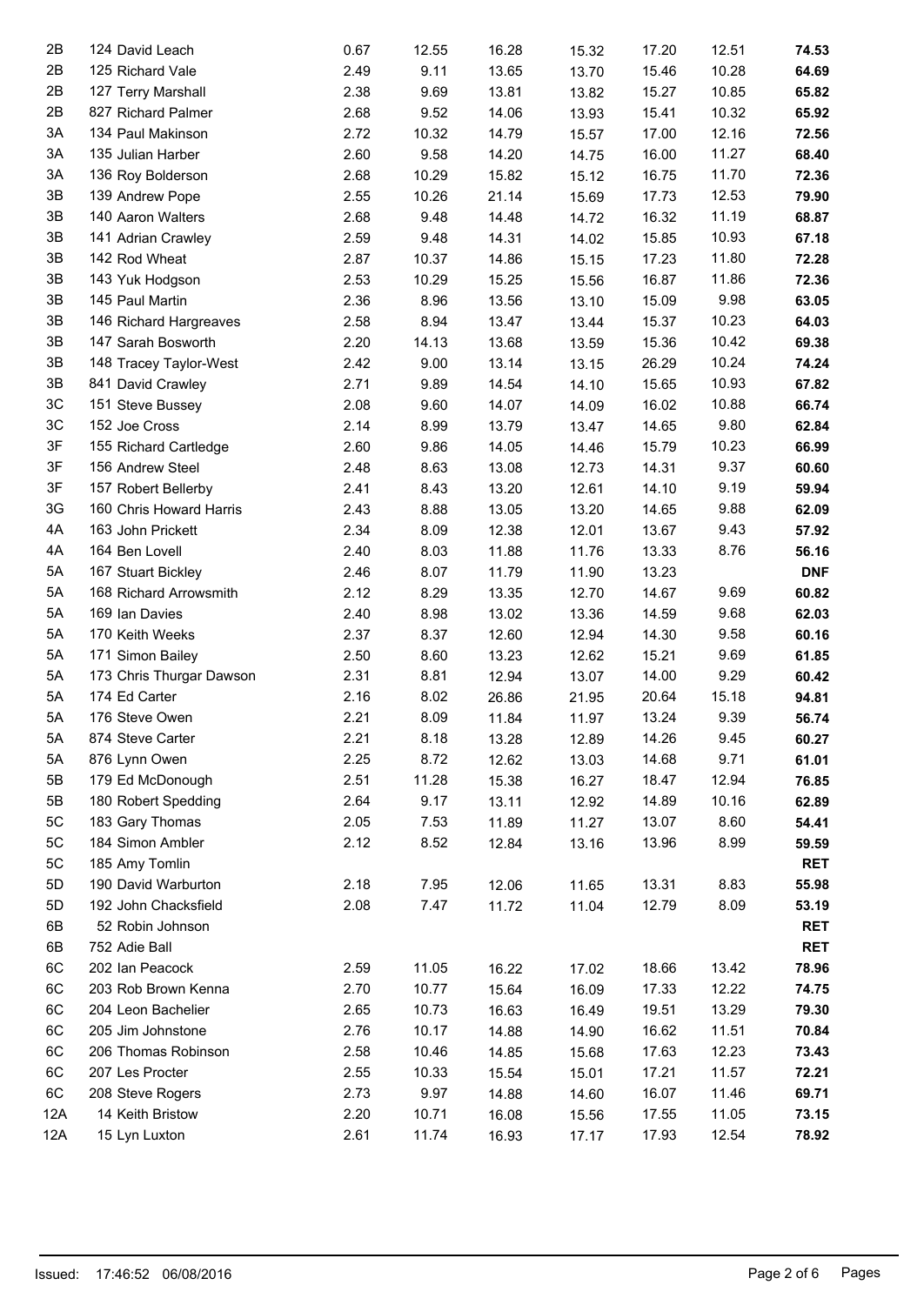| 12A | 16 Chris Westwood         | 2.49 | 11.55 | 16.98 | 17.06 | 18.48 | 12.87 | 79.43      |
|-----|---------------------------|------|-------|-------|-------|-------|-------|------------|
| 12A | 17 Pete Bottrill          | 2.72 | 10.25 | 15.30 | 14.83 | 16.09 | 11.79 | 70.98      |
| 12A | 18 Ian Parmenter          | 2.58 | 10.22 | 15.22 | 15.24 | 16.94 | 11.36 | 71.56      |
| 12A | 19 Sarah Thorne           | 2.40 | 10.24 | 14.53 | 14.83 | 16.73 | 10.88 | 69.61      |
| 12A | 20 Jane Millward          | 2.63 | 10.20 | 14.90 | 15.32 | 16.80 | 11.39 | 71.24      |
| 12A | 21 Richard Swindall       | 2.53 | 10.25 | 15.27 | 15.02 | 16.85 | 11.50 | 71.42      |
| 12A | 22 Stephen Hopkins        | 2.34 | 10.23 | 14.33 | 14.91 | 16.86 | 11.41 | 70.08      |
| 12A | 23 Geoff Stallard         | 2.55 | 9.40  | 14.06 | 13.60 | 15.47 | 10.40 | 65.48      |
| 12A | 24 Jon Dobson             | 2.51 | 9.51  | 14.18 | 14.28 | 16.49 | 10.47 | 67.44      |
| 12A | 720 Steve Millward        | 2.64 | 10.00 | 15.19 | 14.87 | 16.83 | 11.91 | 71.44      |
| 12B | 27 David Gidden           | 2.29 | 9.31  | 14.06 | 14.20 | 15.56 | 10.25 | 65.67      |
| 12B | 28 Malcolm Thorne         | 2.48 | 9.54  | 14.11 | 13.67 | 15.51 | 10.63 | 65.94      |
| 12B | 29 Kendrick Lewis         | 2.37 | 9.40  | 13.79 | 14.92 | 16.68 | 10.91 | 68.07      |
| 12B | 30 Stephen Palmer         | 2.59 | 10.73 | 15.25 | 15.66 | 16.48 | 11.71 | 72.42      |
| 12B | 31 June Matty             | 2.22 | 9.17  | 14.16 | 13.77 | 15.57 | 10.76 | 65.65      |
| 12B | 32 Paul Matty             | 2.24 | 8.87  | 13.52 | 13.37 | 14.62 | 9.79  | 62.41      |
| 12B | 33 Brian Meddings         | 2.20 | 9.49  | 13.70 | 13.78 | 15.53 | 10.35 | 65.05      |
| 12B | 34 John Palmer            | 2.27 | 9.28  | 13.73 | 13.88 | 15.32 | 10.68 | 65.16      |
| 12B | 35 Anthony Shute          | 2.42 | 9.26  | 13.69 | 13.81 | 15.05 | 10.66 | 64.89      |
| 12B | 36 David Hampton          | 2.20 | 8.60  | 13.18 | 13.18 | 14.73 | 9.86  | 61.75      |
| 18  | 41 John Ducker            | 2.71 | 12.54 | 17.50 | 17.59 | 19.85 | 14.40 | 84.59      |
| 18  | 42 Joe Mackrell           | 2.56 | 10.61 | 15.70 | 15.31 | 16.90 | 11.73 | 72.81      |
| 18  | 43 Trish Cecile-Pritchard | 2.50 | 11.06 | 16.88 | 16.73 | 19.13 | 12.91 | 79.21      |
| 18  | 45 Pat Cooper             | 2.67 | 9.96  | 14.59 | 14.60 | 16.79 | 10.88 | 69.49      |
| 18  | 46 Colin Gale             | 2.50 | 9.86  | 14.82 | 15.01 | 17.24 | 11.22 | 70.65      |
| 18  | 47 Stephen Casson         | 2.59 | 9.88  | 14.99 | 15.05 | 16.25 | 11.34 | 70.10      |
| 18  | 48 Paul Baker             | 2.62 | 10.32 | 15.16 | 14.81 | 17.12 | 11.73 | 71.76      |
| 18  | 50 David Abram            | 2.59 | 10.27 | 14.61 | 14.75 | 16.43 | 11.75 | 70.40      |
| 18  | 51 Richard Mason          | 2.72 | 9.76  | 14.85 | 14.57 | 16.47 | 11.05 | 69.42      |
| 18  | 742 Claire Giles          | 2.68 | 11.44 | 16.44 | 16.77 | 18.14 | 12.29 | 77.76      |
| 23A | 515 Philip Thomas         | 2.46 | 9.92  | 14.14 | 14.59 | 16.15 | 11.20 | 68.46      |
| 23A | 518 Richard Abraham       | 2.40 | 9.58  | 14.07 | 14.72 | 16.23 | 10.96 | 67.96      |
| 23A | 519 Clive Marsden         | 2.40 | 9.52  | 14.08 | 14.41 | 15.79 | 10.88 | 67.08      |
| 23B | 530 David Nelson          | 2.45 | 9.46  | 14.13 | 14.41 | 16.02 | 10.94 | 67.41      |
| 23B | 532 John Bransfield       | 2.62 | 10.22 | 15.33 | 15.18 | 17.01 | 11.42 | 71.78      |
| 23B | 534 Roger Legg            | 2.54 | 10.28 | 15.08 | 15.54 | 16.56 | 11.42 | 71.42      |
| 23B | 538 Mike Cocker           | 2.41 | 9.61  | 14.44 | 14.67 | 16.35 | 10.87 | 68.35      |
| 23B | 635 Chris Bramall         | 2.49 | 9.79  | 14.35 | 14.61 | 16.74 | 11.10 | 69.08      |
| 23C | 555 Philip Matchwick      | 2.55 | 9.73  | 13.87 | 14.16 | 15.39 | 10.56 | 66.26      |
| 23D | 570 Mike Sankey           | 2.52 | 9.09  | 13.70 | 13.31 | 15.13 | 10.05 | 63.80      |
| 23E | 584 Lynn Gilbert          | 2.54 | 9.61  | 14.22 | 13.98 | 15.94 | 10.77 | 67.06      |
| 23E | 586 Chris Alston          | 2.50 | 9.38  | 13.47 | 13.37 | 14.84 | 9.96  | 63.52      |
| 23E | 587 Graham Denholm        | 2.55 | 9.10  | 13.72 | 13.20 | 14.87 | 9.82  | 63.26      |
| 23E | 589 Mark Durrant          | 2.57 | 8.77  | 13.44 | 13.16 | 14.70 | 9.53  | 62.17      |
| 23E | 590 Shaun Elwell          | 2.41 | 8.74  | 13.45 |       | 14.58 | 9.76  | 61.85      |
| 23E | 690 Gill Elwell           |      |       |       | 12.91 |       | 10.73 |            |
| 23F |                           | 2.66 | 9.97  | 14.76 | 14.90 | 16.40 | 9.61  | 69.42      |
| 23F | 594 Simon Jenks           | 2.38 | 8.26  | 12.79 | 12.95 | 13.85 |       | 59.84      |
|     | 598 Simon Rogers          | 2.33 | 8.39  | 12.67 | 12.21 | 13.61 | 9.18  | 58.39      |
| 23F | 599 Robert Margel         | 2.35 | 8.33  | 12.88 | 12.86 | 13.93 | 9.56  | 59.91      |
| 24  | 56 Andy Tippett           | 2.30 | 9.23  | 14.43 | 13.83 | 16.06 | 10.98 | 66.83      |
| 30  | 63 Matt Clarke            | 2.88 | 9.84  | 14.54 | 14.67 | 16.80 |       | <b>DNF</b> |
| 30  | 68 Andy Stoddart          | 2.70 | 10.08 | 15.24 | 15.41 | 17.58 | 11.75 | 72.76      |
| 30  | 69 Graham Gonzalez        | 2.67 | 10.31 | 14.48 | 14.29 | 16.05 | 11.28 | 69.08      |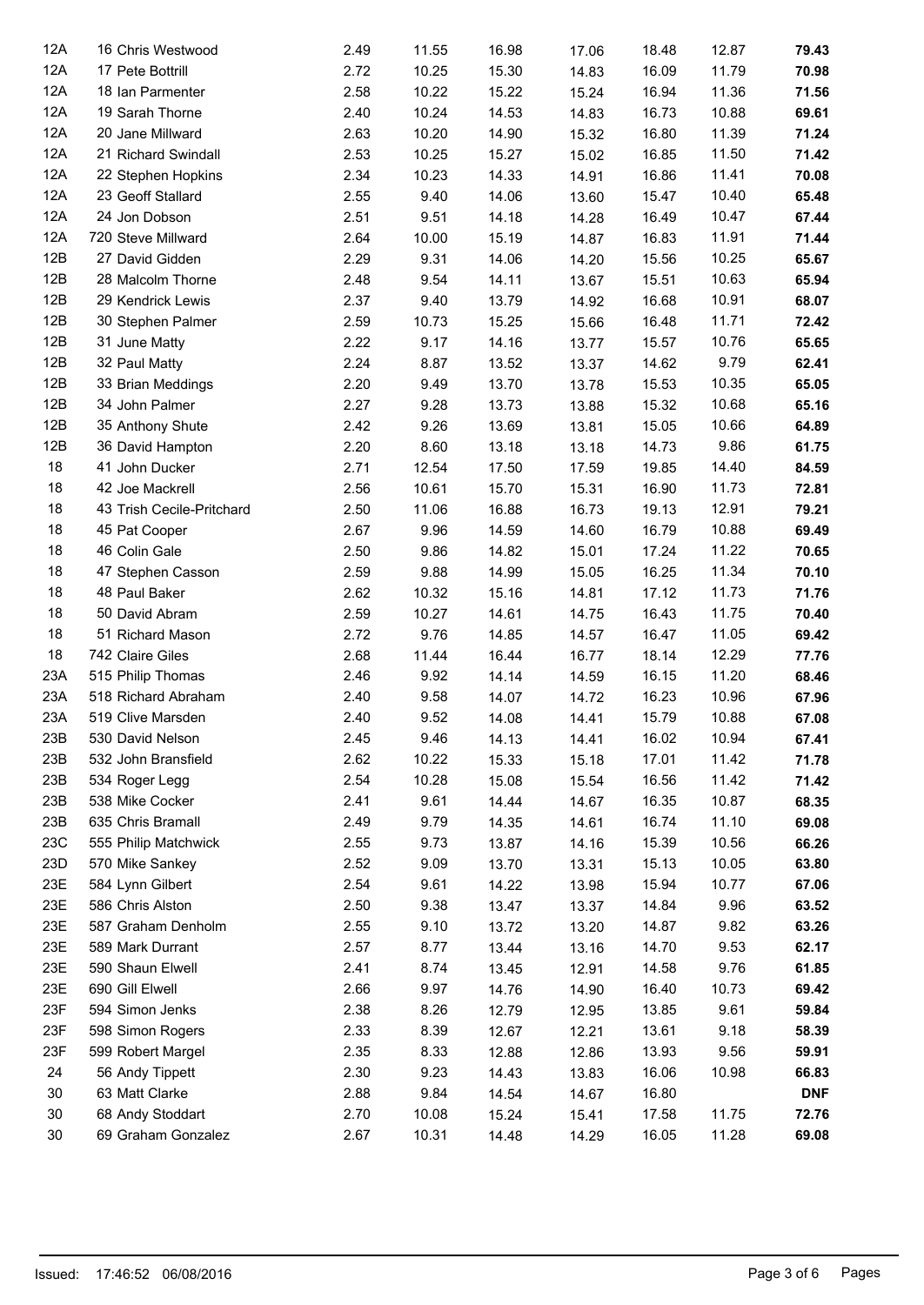| 30             | 70 Steve Harris           | 2.61    | 10.04    | 15.21    | 15.25    | 16.55    | 11.81    | 71.47    |       |
|----------------|---------------------------|---------|----------|----------|----------|----------|----------|----------|-------|
| 30             | 71 Lee Kessell            | 2.87    | 10.29    | 15.62    | 16.06    | 17.68    | 12.37    | 74.89    |       |
| 30             | 72 Peter Knight           | 2.77    | 10.36    | 16.12    | 15.47    | 17.22    | 11.51    | 73.45    |       |
| $30\,$         | 74 Derek Kessell          | 2.64    | 9.47     | 13.68    | 13.68    | 15.02    | 10.38    | 64.87    |       |
| Run            | $\boldsymbol{2}$          |         |          |          |          |          |          |          |       |
| <b>Class</b>   | <u>No.</u><br><b>Name</b> | Sector1 | Sector 2 | Sector 3 | Sector 4 | Sector 5 | Sector 6 | Run Time | Speed |
| 1A             | 77 David Spaull           | 3.46    | 11.40    | 16.09    | 16.88    | 19.46    | 14.03    | 81.32    |       |
| 1A             | 78 David Holden           | 2.56    | 10.29    | 16.56    | 16.40    | 17.83    | 12.45    | 76.09    |       |
| 1A             | 79 Andrew Jeffery         | 2.90    | 11.38    | 17.13    | 16.89    | 18.64    | 13.15    | 80.09    |       |
| 1A             | 80 Steve Mitchell         | 2.72    | 10.47    | 15.15    | 15.80    | 17.49    | 11.90    | 73.53    |       |
| 1B             | 83 Martyn Bland           | 2.88    | 11.77    | 16.19    | 17.73    | 19.08    | 14.03    | 81.68    |       |
| 1B             | 84 Alex Smith             | 2.80    | 11.15    | 17.82    | 17.58    | 18.91    | 14.39    | 82.65    |       |
| 1B             | 85 Bradley Shelton        | 2.74    | 10.43    | 15.53    | 15.72    | 17.46    | 12.22    | 74.10    |       |
| 1B             | 86 Stephen Hobbs          | 2.85    | 11.50    | 16.99    | 17.76    | 19.16    | 13.08    | 81.34    |       |
| 1B             | 88 David Baumforth        | 2.82    | 11.08    | 17.23    | 17.01    | 19.11    | 12.88    | 80.13    |       |
| 1B             | 92 Phillip Saxton         | 2.75    | 10.21    | 14.63    | 15.83    | 18.19    | 12.00    | 73.61    |       |
| 1B             | 93 William Roberts        | 2.86    | 10.02    | 14.59    | 14.71    | 16.80    | 11.19    | 70.17    |       |
| 1B             | 96 Jonathan Mounsey       | 2.89    | 9.87     | 14.23    | 14.60    | 16.06    | 11.09    | 68.74    |       |
| 1B             | 97 David Blakeston        | 2.83    | 9.86     | 59.88    | 17.33    | 20.19    | 14.35    | 124.44   |       |
| 1B             | 98 Deryck Jones           | 2.92    | 9.54     | 14.02    | 14.02    | 15.88    | 10.58    | 66.96    |       |
| 1B             | 99 Jack Pearson           | 2.73    | 9.56     | 14.13    | 14.12    | 16.32    | 10.93    | 67.79    |       |
| 1B             | 100 James Kerr            | 2.86    | 9.66     | 14.30    | 14.23    | 15.79    | 10.81    | 67.65    |       |
| 1B             | 783 Neil Gibson           | 2.87    | 11.79    | 16.52    | 17.80    | 19.10    | 14.65    | 82.73    |       |
| 1B             | 786 Brian Hobbs           | 2.74    | 11.11    | 16.86    | 17.65    | 18.96    | 13.37    | 80.69    |       |
| 1B             | 792 Josh Saxton           | 2.83    | 10.31    | 14.53    | 15.05    | 16.93    | 11.65    | 71.30    |       |
| 1 <sup>C</sup> | 102 Andy Bateson          | 2.57    | 10.23    | 15.44    | 14.90    | 16.83    | 11.38    | 71.35    |       |
| 1 <sup>C</sup> | 106 Terry Deere           | 2.76    | 10.24    | 14.84    | 15.22    | 17.09    | 11.67    | 71.82    |       |
| 1 <sup>C</sup> | 107 Andrew Hollis         | 2.15    | 10.17    | 14.40    | 14.65    | 16.24    | 10.95    | 68.56    |       |
| 1 <sup>C</sup> | 108 Peter Sherratt        | 2.49    | 9.36     | 14.24    | 14.52    | 16.29    | 10.82    | 67.72    |       |
| 1C             | 109 Kieran O Brien        | 2.75    | 9.46     | 14.23    | 14.25    | 16.64    | 10.69    | 68.02    |       |
| 1D             | 110 Peter Day             | 2.28    | 9.82     | 14.82    | 14.73    | 16.42    | 10.95    | 69.02    |       |
| 1D             | 111 Francis Cooper        | 0.00    | 12.33    | 15.08    | 15.34    | 16.43    | 11.16    | 70.34    |       |
| 1D             | 112 Philip Turpin         | 2.23    | 9.90     | 14.88    | 14.84    | 16.46    | 11.25    | 69.56    |       |
| 1D             | 113 Richard Archbould     | 2.16    | 9.07     | 13.95    | 13.65    | 15.19    | 10.46    | 64.48    |       |
| 1D             | 114 Graham Cox            | 2.12    | 8.95     | 16.77    | 13.92    | 15.85    | 10.73    | 68.34    |       |
| 1F             | 89 Russell Hunter         | 2.63    | 10.51    | 15.56    | 15.87    | 17.62    | 11.77    | 73.96    |       |
| 1F             | 104 Aaron Perrott         | 2.78    | 10.17    | 14.99    | 14.90    | 16.35    | 11.42    | 70.61    |       |
| 2A             | 117 Bill Stevenson        | 2.59    | 10.97    | 16.82    | 16.63    | 18.62    | 12.29    | 77.92    |       |
| 2A             | 118 Mike Smith            | 2.56    | 8.99     | 13.71    | 13.57    | 15.61    | 10.00    | 64.44    |       |
| 2A             | 119 Daniel Hollis         | 2.45    | 9.46     | 13.49    | 13.78    | 15.18    | 10.21    | 64.57    |       |
| 2A             | 120 Michael Bellerby      | 2.51    | 9.12     | 13.34    | 13.28    | 18.20    | 21.86    | 78.31    |       |
| 2A             | 817 Carol Stevenson       | 0.00    | 14.26    | 16.05    | 17.34    | 19.39    | 13.05    | 80.09    |       |
| 2B             | 123 Anthony Reshad        | 2.53    | 12.81    | 17.85    | 18.05    | 18.74    | 13.59    | 83.57    |       |
| 2B             | 124 David Leach           | 2.65    | 10.59    | 16.08    | 15.95    | 17.42    | 12.48    | 75.17    |       |
| 2B             | 125 Richard Vale          | 2.57    | 9.13     | 13.71    | 13.92    | 15.28    | 10.38    | 64.99    |       |
| 2B             | 127 Terry Marshall        | 2.50    | 9.83     | 14.23    | 14.88    | 16.24    | 11.33    | 69.01    |       |
| 2B             | 827 Richard Palmer        | 2.62    | 9.58     | 14.04    | 14.18    | 15.76    | 10.19    | 66.37    |       |
| 3A             | 134 Paul Makinson         | 2.78    | 10.22    | 15.04    | 15.97    | 17.09    | 12.51    | 73.61    |       |
| 3A             | 135 Julian Harber         | 2.65    | 9.75     | 14.16    | 14.94    | 16.26    | 11.42    | 69.18    |       |
| 3A             | 136 Roy Bolderson         | 2.37    | 10.17    | 14.93    | 14.56    | 17.02    | 11.32    | 70.37    |       |
| 3B             | 139 Andrew Pope           | 2.57    | 10.45    | 15.15    | 15.46    | 17.39    | 11.92    | 72.94    |       |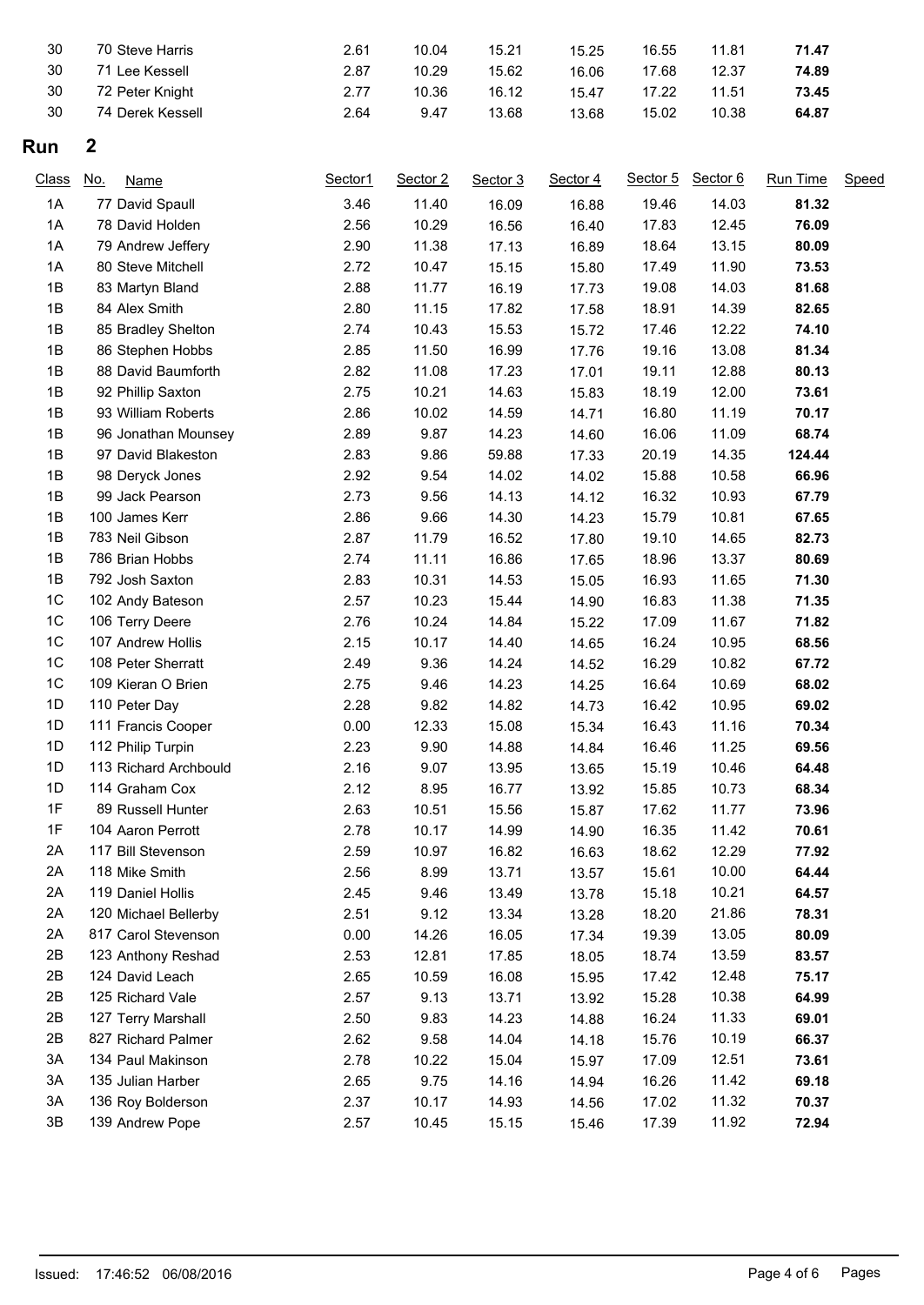| 3B  | 140 Aaron Walters        | 2.58 | 9.57  | 14.03 | 14.77          | 16.00 | 11.17 | 68.12      |
|-----|--------------------------|------|-------|-------|----------------|-------|-------|------------|
| 3B  | 141 Adrian Crawley       | 2.60 | 9.51  | 13.82 | 13.91          | 15.48 | 10.69 | 66.01      |
| 3B  | 142 Rod Wheat            | 2.87 | 10.46 | 15.31 | 16.20          | 17.48 | 12.34 | 74.66      |
| 3B  | 143 Yuk Hodgson          | 2.56 | 10.30 | 15.23 | 15.38          | 16.90 | 11.84 | 72.21      |
| 3B  | 145 Paul Martin          | 2.45 | 8.96  | 13.17 | 13.09          | 15.23 | 9.95  | 62.85      |
| 3B  | 146 Richard Hargreaves   | 2.53 | 9.00  | 13.65 | 13.55          | 15.23 | 10.33 | 64.29      |
| 3B  | 147 Sarah Bosworth       | 2.20 | 8.52  | 12.77 | 12.98          | 14.96 | 9.93  | 61.36      |
| 3B  | 148 Tracey Taylor-West   | 2.35 | 8.95  | 13.33 | 13.28          | 15.28 | 9.98  | 63.17      |
| 3B  | 841 David Crawley        | 2.61 | 9.79  | 13.98 | 14.06          | 15.98 | 10.89 | 67.31      |
| 3C  | 151 Steve Bussey         | 2.05 | 9.47  | 14.10 | 13.98          | 16.16 | 10.87 | 66.63      |
| 3C  | 152 Joe Cross            | 2.21 | 8.91  | 14.34 | 13.80          | 14.72 | 9.87  | 63.85      |
| 3F  | 155 Richard Cartledge    | 2.55 | 10.02 | 14.26 | 14.16          | 15.88 | 10.62 | 67.49      |
| 3F  | 156 Andrew Steel         | 0.00 | 11.28 | 13.17 | 12.81          | 14.48 | 9.43  | 61.17      |
| 3F  | 157 Robert Bellerby      | 2.55 | 8.59  | 13.06 | 12.65          | 13.86 | 9.37  | 60.08      |
| 3G  | 160 Chris Howard Harris  | 2.48 | 9.04  | 13.06 | 13.11          | 14.58 | 10.05 | 62.32      |
| 4A  | 163 John Prickett        | 2.45 |       |       |                |       | 35.63 | 58.32      |
| 4A  | 164 Ben Lovell           | 2.42 | 8.14  | 11.96 | 11.75          | 13.23 | 8.76  | 56.26      |
| 5A  | 168 Richard Arrowsmith   | 2.21 | 8.19  | 12.87 | 13.34          | 14.45 | 9.23  | 60.29      |
| 5A  | 169 Ian Davies           | 2.33 | 8.68  | 12.70 | 13.39          | 14.87 | 9.90  | 61.87      |
| 5A  | 170 Keith Weeks          | 2.51 | 8.59  | 12.76 | 13.07          | 14.31 | 9.81  | 61.05      |
| 5A  | 171 Simon Bailey         | 6.46 | 8.58  | 12.75 |                |       |       | <b>DNF</b> |
| 5A  | 173 Chris Thurgar Dawson | 2.34 | 8.61  | 12.99 | 13.07          | 14.24 | 9.36  | 60.61      |
| 5A  | 174 Ed Carter            | 2.17 | 8.15  | 14.30 |                |       |       | <b>DNF</b> |
| 5A  | 176 Steve Owen           | 2.29 | 8.17  | 12.03 | 12.09          | 13.61 | 9.28  | 57.47      |
| 5A  | 874 Steve Carter         | 2.24 | 8.19  | 12.93 | 12.58          | 14.09 | 9.75  | 59.78      |
| 5A  | 876 Lynn Owen            | 2.35 | 8.71  | 12.68 | 13.36          | 14.49 | 9.59  | 61.18      |
| 5B  | 179 Ed McDonough         | 2.43 | 11.00 | 15.56 | 16.79          | 17.91 | 12.94 | 76.63      |
| 5B  | 180 Robert Spedding      | 2.50 | 9.16  | 13.00 | 13.10          | 14.83 | 10.12 | 62.71      |
| 5C  | 183 Gary Thomas          | 2.15 | 7.65  | 11.80 | 11.23          | 12.98 | 8.62  | 54.43      |
| 5C  | 184 Simon Ambler         | 2.28 | 8.45  | 77.97 |                |       |       | <b>DNF</b> |
| 5D  | 190 David Warburton      | 2.32 | 7.97  | 11.54 | 11.46          | 13.18 | 8.61  | 55.08      |
| 5D  | 192 John Chacksfield     | 2.15 | 7.52  | 12.04 | 11.31          | 12.55 | 8.13  | 53.70      |
| 6C  | 202 Ian Peacock          | 3.39 | 11.22 | 16.71 | 18.11          | 19.10 | 14.30 | 82.83      |
| 6C  | 203 Rob Brown Kenna      | 2.79 | 10.73 | 15.77 | 16.11          | 17.63 | 12.16 | 75.19      |
| 6C  | 204 Leon Bachelier       | 2.73 | 11.16 | 17.08 | 16.94          | 19.95 | 14.14 | 82.00      |
| 6C  | 205 Jim Johnstone        | 2.82 | 10.20 | 14.98 | 14.95          | 16.59 | 11.45 | 70.99      |
| 6C  | 206 Thomas Robinson      | 2.67 | 10.59 | 15.16 | 16.03          | 17.86 | 12.33 | 74.64      |
| 6C  | 207 Les Procter          | 2.68 | 10.25 | 15.70 | 15.68          | 17.68 | 12.05 | 74.04      |
| 6C  | 208 Steve Rogers         | 2.75 | 10.12 | 14.43 | 14.65          | 16.53 | 11.43 | 69.91      |
| 12A | 14 Keith Bristow         | 2.11 | 9.73  | 14.88 | 14.81          | 16.28 | 10.73 | 68.54      |
| 12A | 15 Lyn Luxton            | 2.66 | 12.50 | 16.93 | 17.56          | 19.69 | 13.16 | 82.50      |
| 12A | 16 Chris Westwood        | 2.47 | 11.02 | 16.52 | 17.33          | 18.04 | 12.59 | 77.97      |
| 12A | 17 Pete Bottrill         | 3.08 | 10.18 | 14.81 | 14.58          | 16.56 | 12.09 | 71.30      |
| 12A | 18 Ian Parmenter         | 2.68 | 10.35 | 15.22 | 15.59          | 17.06 | 11.44 | 72.34      |
| 12A | 19 Sarah Thorne          | 2.40 | 10.24 | 15.00 | 14.84          | 16.80 | 11.41 | 70.69      |
| 12A | 20 Jane Millward         | 2.50 | 10.12 | 14.96 | 15.06          | 16.94 | 11.12 | 70.70      |
| 12A | 21 Richard Swindall      | 2.57 | 10.22 | 15.24 | 23.24          | 26.46 | 21.49 | 99.22      |
| 12A | 22 Stephen Hopkins       | 2.37 | 10.00 | 14.70 | 14.74          | 16.89 | 11.41 | 70.11      |
| 12A | 23 Geoff Stallard        | 2.64 | 9.21  | 13.92 | 13.80          | 15.53 | 10.26 | 65.36      |
| 12A | 24 Jon Dobson            | 2.46 | 9.76  | 14.23 | 14.04          | 16.48 | 10.38 | 67.35      |
| 12A | 720 Steve Millward       | 2.85 | 9.97  | 14.98 |                | 16.87 | 11.54 | 70.92      |
| 12B | 27 David Gidden          | 2.24 | 9.33  | 14.50 | 14.71          | 15.98 | 10.53 | 67.33      |
| 12B | 28 Malcolm Thorne        | 2.52 | 9.57  |       | 14.75<br>13.89 | 15.96 | 10.55 | 66.50      |
|     |                          |      |       | 14.01 |                |       |       |            |